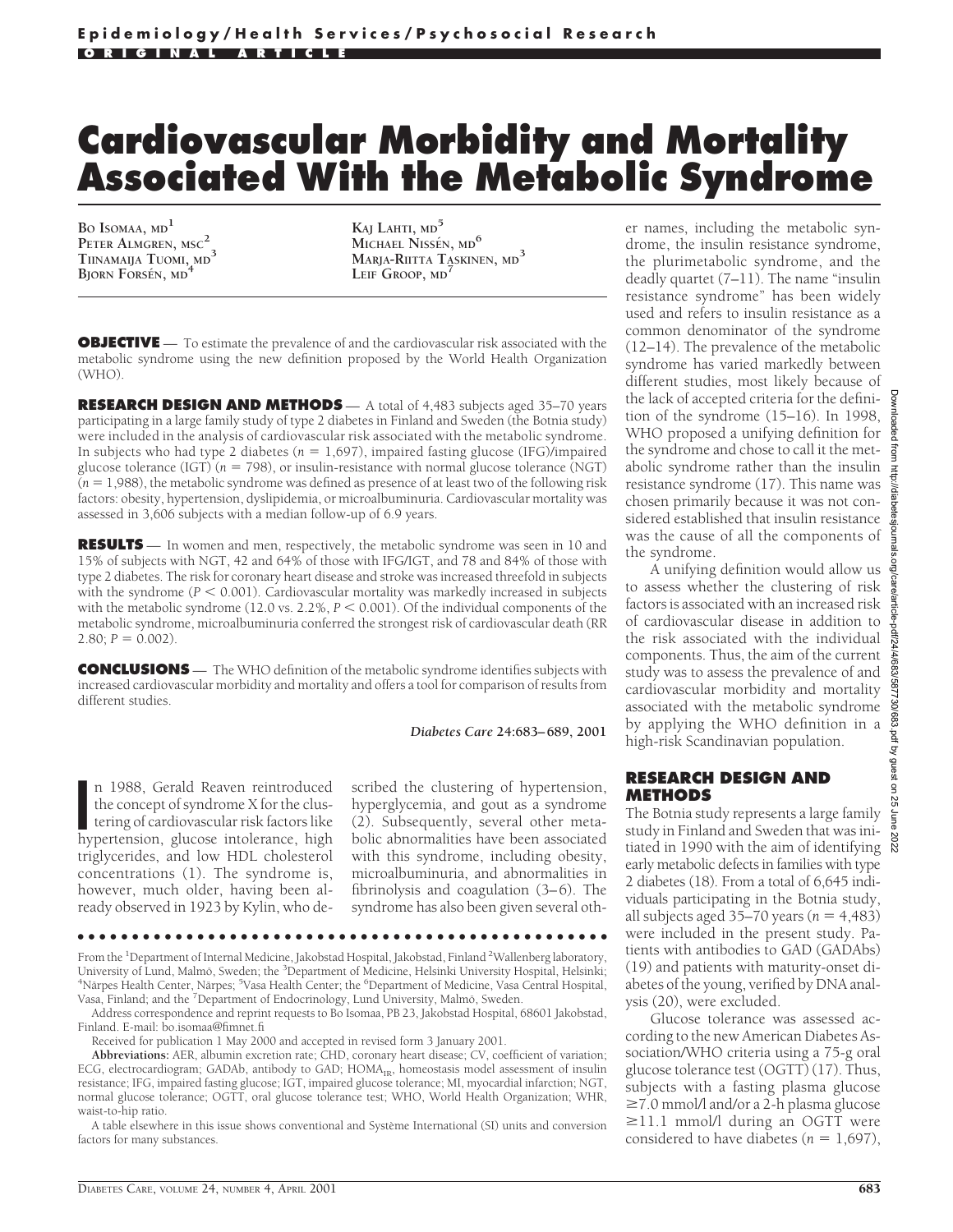and subjects with a fasting plasma glucose 6.1–6.9 mmol/l and/or a 2-h plasma glucose 7.8–11.0 mmol/l were considered to have abnormal glucose tolerance, which included both impaired fasting glucose (IFG) and impaired glucose tolerance  $(IGT)$  ( $n = 798$ ). Furthermore, 1,988 subjects had normal glucose tolerance (NGT), i.e., fasting plasma glucose  $\leq 6.1$  mmol/l and 2-h glucose  $\leq 7.8$  mmol/l.

Total and cardiovascular mortality was assessed in 3,606 subjects from the original Botnia centers in western Finland, with a median follow-up of 6.9 years. Mortality data were obtained from a central death-certificate registry. During this period, 360 individuals had died. Cardiovascular mortality was classified using the 9th revision of the International Classification of Diseases (cardiovascular diagnosis codes 390 – 459) before 1997 and the 10th revision (codes I 00–I 99) thereafter.

### Methods

Fasting blood samples were drawn for the measurement of  $HbA_{1c}$ , total cholesterol, HDL cholesterol, and triglyceride concentrations.

An OGTT was performed in all subjects with fasting plasma glucose  $\leq 11$ mmol/l who were not treated with insulin. Samples for the measurements of blood glucose and serum insulin were drawn at –10, 0, 30, 60, and 120 min during the OGTT. Urine for the measurement of albumin excretion rate (AER) was collected either during the OGTT ( $n =$ 1,082) or overnight  $(n = 1,579)$ . AER measured overnight correlated with AER during OGTT ( $r = 0.605$ ,  $P < 0.001$ ;  $n =$ 442). BMI was calculated after body weight and height were measured with subjects in light clothing without shoes. Waist circumference was measured with a soft tape on standing subjects midway between the lowest rib and the iliac crest. Hip circumference was measured over the widest part of the gluteal region, and the waist-to-hip ratio (WHR) was calculated as a measure of central obesity. Two blood pressure recordings were obtained from the right arm of patients in a sitting position after 30 min of rest at 5-min intervals, and their mean value was calculated.

A standardized health questionnaire was completed by specially-trained nurses, covering the subjects' past medical history, including current and previous medication, information about other diseases (particularly hypertension, coro-

| Table 1—Clinical and metabolic characteristics in 35–70-year-old subjects with NGT, IFG/ |  |
|------------------------------------------------------------------------------------------|--|
| IGT, and diabetic (type 2) glucose tolerance                                             |  |

|                                 | <b>NGT</b>       | IFG/IGT          | Type 2 diabetes  |
|---------------------------------|------------------|------------------|------------------|
| $n$ (F/M)                       | 1,988 (1133/855) | 798 (397/401)    | 1,697 (804/893)  |
| Age (years)                     | $50.5 \pm 9.7$   | $53.5 \pm 10.0$  | $58.6 \pm 8.5$   |
| BMI $(kg/m2)$                   | $25.9 \pm 3.7$   | $27.3 \pm 4.4$   | $29.5 \pm 4.9$   |
| <b>WHR</b>                      |                  |                  |                  |
| Men                             | $0.95 \pm 0.06$  | $0.96 \pm 0.06$  | $0.99 \pm 0.06$  |
| Women                           | $0.83 \pm 0.07$  | $0.84 \pm 0.08$  | $0.90 \pm 0.07$  |
| Fasting plasma glucose (mmol/l) | $5.4 \pm 0.5$    | $6.1 \pm 0.6$    | $9.8 \pm 3.3$    |
| $HbA_{1c}$ (%)                  | $5.3 \pm 0.6$    | $5.4 \pm 0.6$    | $7.5 \pm 1.8$    |
| Fasting insulin (mU/l)*         | $7.5 \pm 4.5$    | $10.4 \pm 6.0$   | $15.2 \pm 11.2$  |
| $HOMA_{IR}$ *                   | $1.80 \pm 1.13$  | $2.83 \pm 1.69$  | $6.58 \pm 5.87$  |
| Cholesterol (mmol/l)            | $5.7 \pm 1.1$    | $5.8 \pm 1.1$    | $5.8 \pm 1.1$    |
| HDL cholesterol (mmol/l)        | $1.38 \pm 0.36$  | $1.27 \pm 0.32$  | $1.15 \pm 0.3$   |
| Triglycericdes (mmol/l)         | $1.29 \pm 0.80$  | $1.58 \pm 0.86$  | $2.08 \pm 1.60$  |
| LDL cholesterol (mmol/l)        | $3.77 \pm 1.00$  | $3.88 \pm 0.99$  | $3.78 \pm 0.97$  |
| Lipid-lowering medication       | 0.5              | 1.4              | 1.7              |
| Antihypertensive treatment      | 15.5             | 21.9             | 46.3             |
| Systolic blood pressure†        | $126.3 \pm 16.2$ | $132.8 \pm 16.6$ | $137.2 \pm 17.0$ |
| Diastolic blood pressure†       | $77.9 \pm 9.5$   | $79.9 \pm 9.5$   | $80.5 \pm 9.8$   |
| History of MI                   |                  |                  |                  |
| Men                             | 3.2              | 7.1              | 13.4             |
| Women                           | 1.0              | 1.3              | 5.8              |
| Previous stroke                 | 1.3              | 2.3              | 5.2              |
| Current smoking                 |                  |                  |                  |
| Men                             | 23               | 17               | 16               |
| Women                           | 12               | 12               | 11               |

Data are means  $\pm$  SD and %, unless otherwise indicated. \*Insulin-treated patients excluded; †only untreated patients.

nary heart disease [CHD], myocardial infarction [MI], and stroke), smoking habits, alcohol consumption, physical activity, and family history of diabetes and cardiovascular diseases. CHD was defined as using nitroglycerine, experiencing typical chest pain, or having a history of previous MI. This information was validated against electrocardiogram (ECG) changes (Minnesota codes 1.1-3, 4.1-4, 5.1-3) compatible with ischemic heart disease (21) in all subjects from one of the centers  $(n = 555)$ . MI, defined in accordance with the WHO MONICA (Monitoring of Trends and Determinants in Cardiovascular Disease) criteria (22), and stroke (including both ischemic and hemorrhagic stroke) were defined as events requiring hospitalization; this information was verified from local hospital records.

To obtain an estimate of insulin resistance, we applied the homeostasis model assessment of insulin resistance  $(HOMA_{IR})$ using the following formula:  $HOMA_{IR} =$ fasting insulin ( $\mu$ U/ml)  $\times$  fasting plasma glucose (mmol/l)/22.5 (23).  $HOMA_{IR}$  was

not estimated in patients treated with insulin.

#### Assays

Plasma glucose was measured with a glucose oxidase method using a Beckman Glucose Analyzer II (Beckman Instruments, Fullerton, CA). Serum insulin concentrations were measured with radioimmunoassay (Pharmacia & Upjohn, Uppsala, Sweden) with an interassay coefficient of variation (CV) of 5%. Urine albumin concentrations were measured by an immunoturbidimetric method, with an interassay CV of 7.5%. Serum total cholesterol, HDL cholesterol, and triglycerides were measured on a Cobas Mira analyzer (Hoffman LaRoche, Basel, Switzerland). LDL cholesterol concentrations were calculated using the Friedewald formula (24). GADAbs were determined by a modified radiobinding assay using <sup>35</sup>S-labeled recombinant human  $GAD_{65}$  (19). HbA<sub>1c</sub> concentrations were measured by high-pressure liquid chromatography (Diamat, Hercules, CA) with a reference range of 4–6%.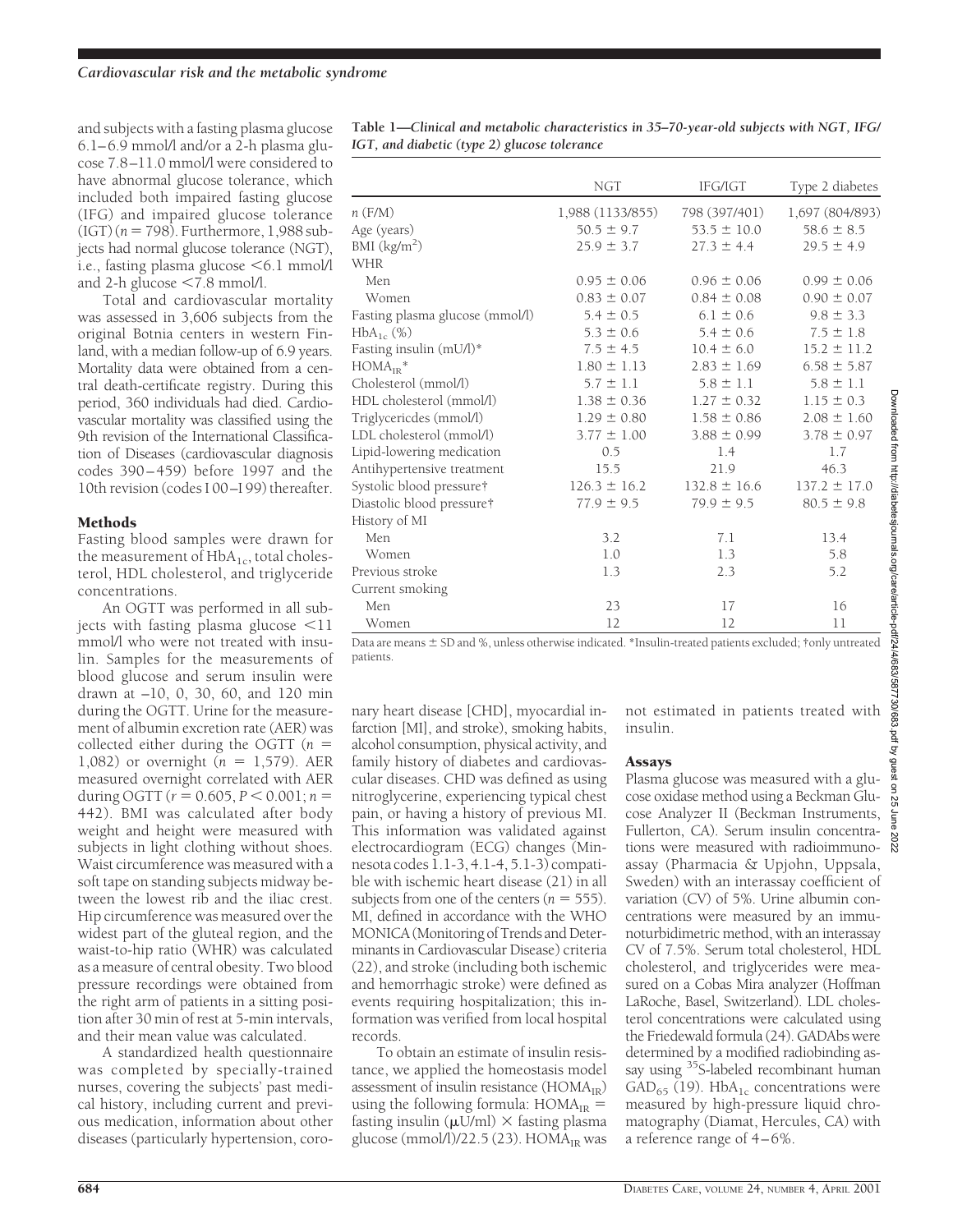**Table 2—***Prevalence of the metabolic syndrome and the different components of the metabolic syndrome\* in male and female subjects of different age decades with NGT, abnormal IFG/IGT, and diabetic glucose tolerance*

|                     |                | <b>NGT</b>     | IFG/IGT        |                 |      | Type 2 diabetes† |  |
|---------------------|----------------|----------------|----------------|-----------------|------|------------------|--|
|                     | Male           | Female         | Male           | Female          | Male | Female           |  |
| Metablic syndrome   |                |                |                |                 |      |                  |  |
| all 35-70 years     | 15             | 10             | 64             | 42              | 84   | 78               |  |
| 40-49 years         | 12             | 6              | 59             | 38              | 87   | 78               |  |
| 50-59 years         | 20             | $\mathcal{Q}$  | 67             | 44              | 83   | 74               |  |
| $60 - 69$ years     | 20#            | 19             | 66             | 52‡             | 84   | 81               |  |
| Obesity             |                |                |                |                 |      |                  |  |
| all 35-70 years     | 76             | 36             | 86             | 51              | 92   | 78               |  |
| 40-49 years         | 76             | 34             | 87             | 49              | 95   | 80               |  |
| 50-59 years         | 81             | 32             | 86             | 56              | 93   | 79               |  |
| 60-69 years         | 80             | 44‡            | 89             | 53              | 92   | 78               |  |
| Dyslipidemia        |                |                |                |                 |      |                  |  |
| all 35-70 years     | 29             | 16             | 45             | 31              | 54   | 56               |  |
| 40-49 years         | 31             | 13             | 51             | 25              | 66   | 64               |  |
| 50-59 years         | 28             | 17             | 46             | 31              | 55   | 51               |  |
| 60-69 years         | 23             | $21+$          | 39             | 37 <sup>‡</sup> | 508  | 57               |  |
| Hypertension        |                |                |                |                 |      |                  |  |
| all 35-70 years     | 23             | 24             | 31             | 35              | 55   | 59               |  |
| 40-49 years         | 20             | 17             | 19             | 31              | 42   | 47               |  |
| 50-59 years         | 27             | 29             | 41             | 34              | 55   | 53               |  |
| $60 - 69$ years     | 35             | 41             | 398            | 47#             | 598  | 67               |  |
| Microalbuminuria    |                |                |                |                 |      |                  |  |
| all 35-70 years     | $\overline{4}$ | 3              | $\overline{7}$ | 6               | 22   | 12               |  |
| 40-49 years         | 3              | $\overline{4}$ | $\mathbf 1$    | 6               | 14   | 18               |  |
| 50-59 years         | 3              | $\overline{2}$ | 8              | 8               | 19   | 12               |  |
| 60-69 years         | 8              | 1              | 9‡             | $\mathcal{Q}$   | 26   | 11               |  |
| Insulin resistance[ |                |                |                |                 |      |                  |  |
| all 35-70 years     | 25             | 25             | 58             | 59              | 87   | 89               |  |
| 40-49 years         | 23             | 19             | 53             | 52              | 87   | 89               |  |
| 50-59 years         | 28             | 24             | 65             | 57              | 87   | 89               |  |
| 60-69 years         | 29             | 35             | 59             | 68‡             | 86   | 90               |  |

Data are %. \*The definition of the metabolic syndrome was based on the recent WHO proposal (17);  $\uparrow$  *P* < 0.001 for differences in all variables between subjects with diabetes and NGT/IFG/IGT when men and women aged 35–70 years were compared separately;  $P < 0.05$ ;  $P < 0.01$ ;  $\|P < 0.001$  when age decade 60–69 was compared to age decade 40–49; Thighest quartile of  $HOMA<sub>IR</sub>$ .

metabolic syndrome if two of the criteria listed above are fulfilled. A person with NGT has the metabolic syndrome if he/ she fulfils two of the criteria in addition to being insulin resistant. Insulin resistance is defined as the highest quartile of the  $HOMA<sub>IR</sub>$  index (17).

# Statistical methods

The values are given as means  $\pm$  SD. The group frequencies were compared by  $\chi^2$ or Fisher's exact tests. Spearman rank correlations were used to demonstrate relationships between variables. A multiple regression analysis was carried out with CHD, previous MI, or stroke as dependent variables and age, sex, and the metabolic syndrome or its components as independent variables. In the multiple regression analysis assessing risk factors for cardiovascular mortality, LDL-cholesterol and current smoking were also included as independent variables. In the multiple regression analysis, LDL-cholesterol and age were used as continuous variables, and the other variables were used as categorical variables. The statistical analyses were performed with an SPSS program for Windows. A *P* value <0.05 was considered statistically significant.

**RESULTS** — The clinical and metabolic characteristics of subjects with various degrees of glucose tolerance are given in Table 1. Patients with type 2 diabetes were older and had higher BMI than the other groups. They also reported the highest prevalence of MI and stroke.

Table 2 shows the prevalence of the different components of the metabolic syndrome in relation to glucose tolerance, sex, and age decades. The prevalence of

## Definition of the metabolic syndrome

In accordance with the WHO proposal, the components of the metabolic syndrome are: *1*) hypertension, defined as antihypertensive treatment and/or elevated blood pressure  $(>160 \text{ mmHg}$  systolic or  $>90$ mmHg diastolic); *2*) dyslipidemia, defined as elevated plasma triglyceride  $(\geq 1.7$  mmol/l) and/or low HDL cholesterol  $(<$  0.9 mmol/l in men,  $<$  1.0 mmol/l in women) concentrations; *3*) obesity, defined as a high BMI ( $\geq$ 30 kg/m<sup>2</sup>) and/or a high WHR ratio ( $>$ 0.90 in men,  $>$ 0.85 in women); and *4*) microalbuminuria (urinary AER  $\geq$  20  $\mu$ g/min). A person with type 2 diabetes or IFG/IGT has the

**Table 3—***Prevalence of different combinations of the individual components of the metabolic syndrome\* in 35–70-year-old male and female subjects with NGT, IFG/IGT, and diabetic glucose tolerance*

|                                           | IFG/IGT<br>NGT |        | Type 2<br>diabetes |               |      |        |
|-------------------------------------------|----------------|--------|--------------------|---------------|------|--------|
|                                           | Male           | Female | Male.              | Female        | Male | Female |
| Obesity $+$ dyslipidemia                  | 25             | 9      | 41                 | 21            | 51   | 49     |
| Obesity $+$ hypertension                  | 20             | 11     | 28                 | 23            | 50   | 50     |
| Obesity $+$ hypertension $+$ dyslipidemia |                | 3      | 15                 | 10            | 29   | 31     |
| Hypertension + dyslipidemia               | 8              | 5      | 16                 | 14            | 31   | 36     |
| Obesity $+$ microalbuminuria              | 3              | 2      | 6                  | 3             | 21   | 11     |
| Hypertension + microabluminuria           |                | 2      | 3                  | 3             | 16   | 10     |
| Dyslipidemia + microabluminuria           |                |        |                    | $\mathcal{D}$ | 14   | 9      |

Data are %. \*The definition of the metabolic syndrome was based on the recent WHO proposal (17).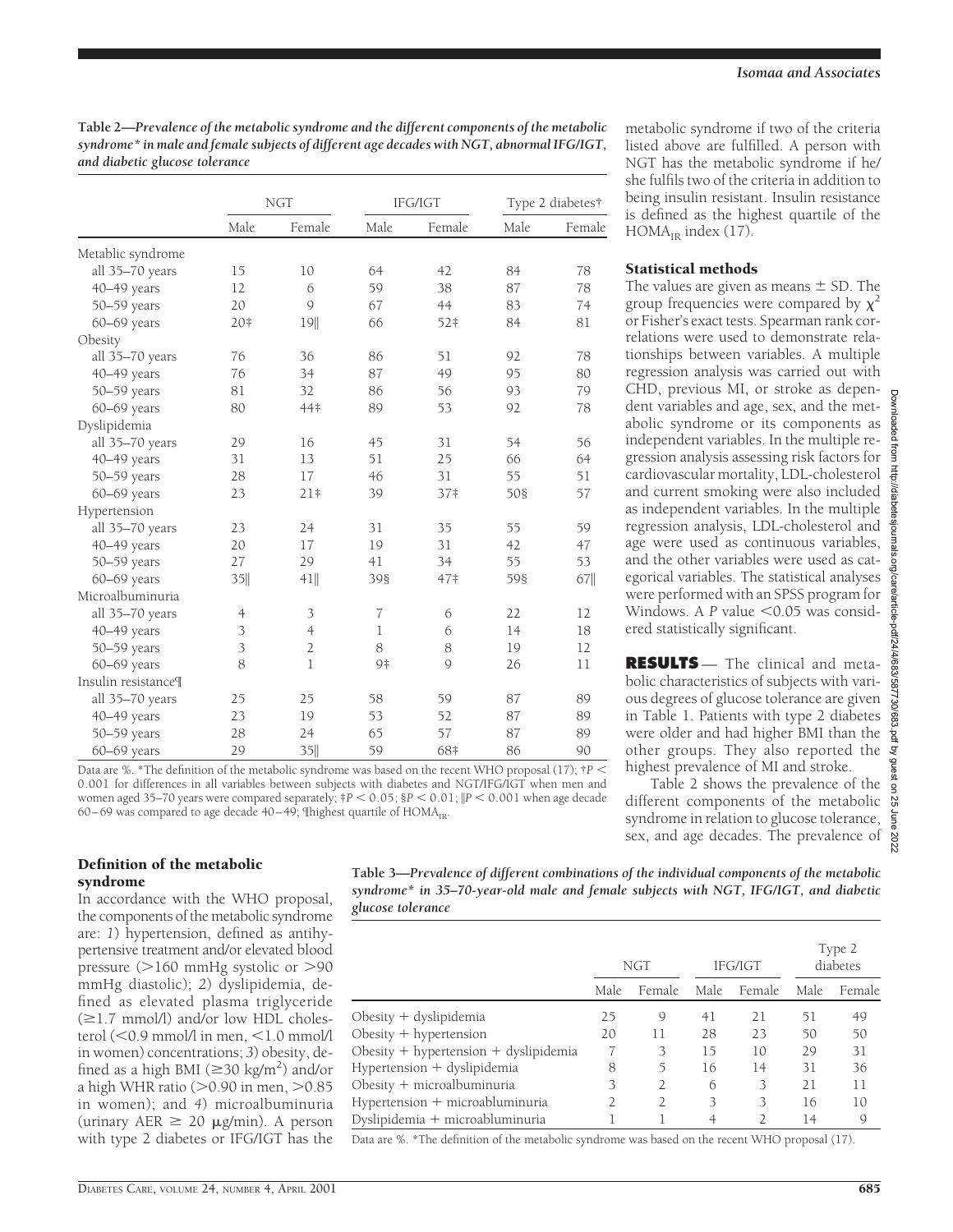|                              |      | Metabolic<br>syndrome |                     |           |
|------------------------------|------|-----------------------|---------------------|-----------|
|                              | Yes  | No                    | RR#                 | $P^{\pm}$ |
| NGT $(n = 1,808)$            |      |                       |                     |           |
| <b>CHD</b>                   | 9.2  | 4.1                   | $1.73(1.01-2.95)$   | 0.04      |
| Previous MI                  | 3.1  | 1.6                   | $1.24(0.52 - 2.97)$ | 0.62      |
| Previous stroke              | 2.2  | 1.6                   | $1.31(0.48 - 3.62)$ | 0.59      |
| IFG/IGT $(n = 685)$          |      |                       |                     |           |
| <b>CHD</b>                   | 11.0 | 5.3                   | $1.82(0.98 - 3.38)$ | 0.06      |
| Previous MI                  | 5.8  | 2.2                   | $2.03(0.81 - 5.08)$ | 0.13      |
| Previous stroke              | 3.6  | 0.9                   | $3.64(1.01-13.13)$  | 0.05      |
| Type 2 DM $(n = 1,430)$      |      |                       |                     |           |
| <b>CHD</b>                   | 27.1 | 13.5                  | $2.23(1.52 - 3.26)$ | < 0.001   |
| Previous MI                  | 11.2 | 4.7                   | $2.26(1.25-4.10)$   | 0.007     |
| Previous stroke              | 5.7  | 2.9                   | $1.79(0.85 - 3.79)$ | 0.13      |
| All subjects ( $n = 3,928$ ) |      |                       |                     |           |
| <b>CHD</b>                   | 21.4 | 5.5                   | $2.96(2.36 - 3.72)$ | < 0.001   |
| Previous MI                  | 9.0  | 2.1                   | $2.63(1.86-3.72)$   | < 0.001   |
| Previous stroke              | 4.8  | 1.4                   | $2.27(1.47-3.50)$   | < 0.001   |

**Table 4—***Prevalence and RR of CHD\*, MI, and stroke in relation to the presence of the metabolic syndrome*†

Data are % and RR (95% CI). \*Defined as typical chestpain/use of nitroglycerine/previous MI; †definition of the syndrome was based on the recent WHO proposal (17); ‡adjusted for age and sex.

obesity was high in all groups, and it was especially high in male subjects; 76% of men with NGT and 92% of diabetic men fulfilled the criteria of obesity.

The prevalence of dyslipidemia and hypertension were both increased twofold in type 2 diabetic patients compared with subjects with NGT. The prevalence of microalbuminuria was low in subjects with NGT and IFG/IGT (3–7%), whereas 22% of the diabetic men and 12% of the diabetic women had microalbuminuria; in most subjects, it was associated with hypertension. Isolated microalbuminuria without hypertension was seen in only 6.8% of male and 2.3% female subjects with diabetes. There was a clear increase in the prevalence of the metabolic syndrome with increasing age (Table 2). Hypertension in particular increased significantly in the highest age decade.

The prevalence of insulin resistance, defined as the highest quartile of  $HOMA_{IR}$ , was increased twofold in subjects with IFG/IGT and threefold in patients with type 2 diabetes compared with subjects with NGT. In women with NGT, the prevalence of insulin resistance increased from 19% in the age decade of 40–49 years to 35% in the age decade of 60–69  $years (P < 0.001).$ 

The most common combination was obesity plus dyslipidemia or obesity plus hypertension; this was seen in  $\sim$ 10% of the subjects with NGT and  $\sim$ 50% of the patients with diabetes. The combination of obesity, dyslipidemia, and hypertension was seen in 3–7% of the subjects with NGT and in  $\sim$ 30% of the patients with type 2 diabetes (Table 3).

Using the proposed WHO criteria, the prevalence of the metabolic syndrome was more common in nondiabetic men than in women (64 and 42% in subjects with IFG/IGT and 15 and 10% in subjects with NGT, respectively). The sex-specific difference almost disappeared in the type 2 diabetic patients (84 and 78%, respectively) (Table 2). In women with NGT, the prevalence of the metabolic syndrome increased from 6% in the youngest age decade (40–49 years) to 19% in the oldest  $(60-69 \text{ years}) (P < 0.001).$ 

**Prevalence of cardiovascular disease in relation to the metabolic syndrome.** In all subjects, a history of CHD, MI, and stroke was more common in those with the metabolic syndrome than it was in those without the syndrome  $(P < 0.001)$ (Table 4). In particular, a history of CHD was more frequent in subjects with the metabolic syndrome than it was in those without the syndrome in the NGT (9.2 vs.  $4.1\%$ ,  $P = 0.04$ ) and the type 2 diabetes (27.1 vs. 13.5%,  $P < 0.001$ ) groups, whereas the difference in subjects with IFG/IGT was of borderline statistical significance (11.0 vs. 5.3%;  $P = 0.06$ ). In a subset of 555 patients in whom the presence of CHD could be based on Minnesota coding of the ECG (21) in addition to the clinical data, the prevalence of CHD was increased even further in patients with the metabolic syndrome (35 vs. 8%, *P* < 0.001). A history of MI was increased intype2diabeticpatientswiththemetabolic syndrome compared with those without the syndrome (11.2 vs.  $4.7\%$ ;  $P =$ 0.007). Similarly, a history of stroke was more common in IFG/IGT subjects with the syndrome than it was in those without the syndrome  $(3.6 \text{ vs. } 0.9\%; P = 0.05)$ . **Cardiovascular risk in relation to the**

**different components of the metabolic syndrome.** Using a multiple regression analysis, we also analyzed the risk of cardiovascular disease in relation to the presence of the metabolic syndrome and the different components of the syndrome (Table 5). Age and male sex were related to CHD (RR  $1.12, P < 0.001$  for age; RR 1.44,  $P = 0.001$  for male sex), MI (RR

**Table 5—***Multiple logistic regression analysis with CHD, previous MI, or stroke as dependent variables and the metabolic syndrome and its components as independent variables in subjects with complete data*

|                         |           | <b>CHD</b><br>$(n = 2,401)$ |           | МI<br>$(n = 2,404)$ |           | Stroke<br>$(n = 2, 395)$ |  |
|-------------------------|-----------|-----------------------------|-----------|---------------------|-----------|--------------------------|--|
| Independent variables   | <b>RR</b> | P                           | <b>RR</b> | $\overline{P}$      | <b>RR</b> | P                        |  |
| The metabolic syndrome* | 2.96      | < 0.001                     | 2.63      | < 0.001             | 2.27      | < 0.001                  |  |
| Obesity                 | 1.44      | 0.07                        | 1.31      | 0.43                | 1.26      | 0.59                     |  |
| Dyslipidemia            | 1.73      | < 0.001                     | 1.71      | 0.01                | 1.30      | 0.40                     |  |
| Hypertension            | 1.57      | 0.002                       | 1.31      | 0.22                | 1.34      | 0.34                     |  |
| Microalbuminuria        | 0.94      | 0.77                        | 0.76      | 0.37                | 0.85      | 0.73                     |  |
| Insulin resistance†     | 1.53      | 0.01                        | 2.02      | 0.009               | 1.39      | 0.36                     |  |

Adjusted for age and sex. \*The metabolic syndrome was defined based on the WHO proposal (17); †defined as highest quartile of HOMA.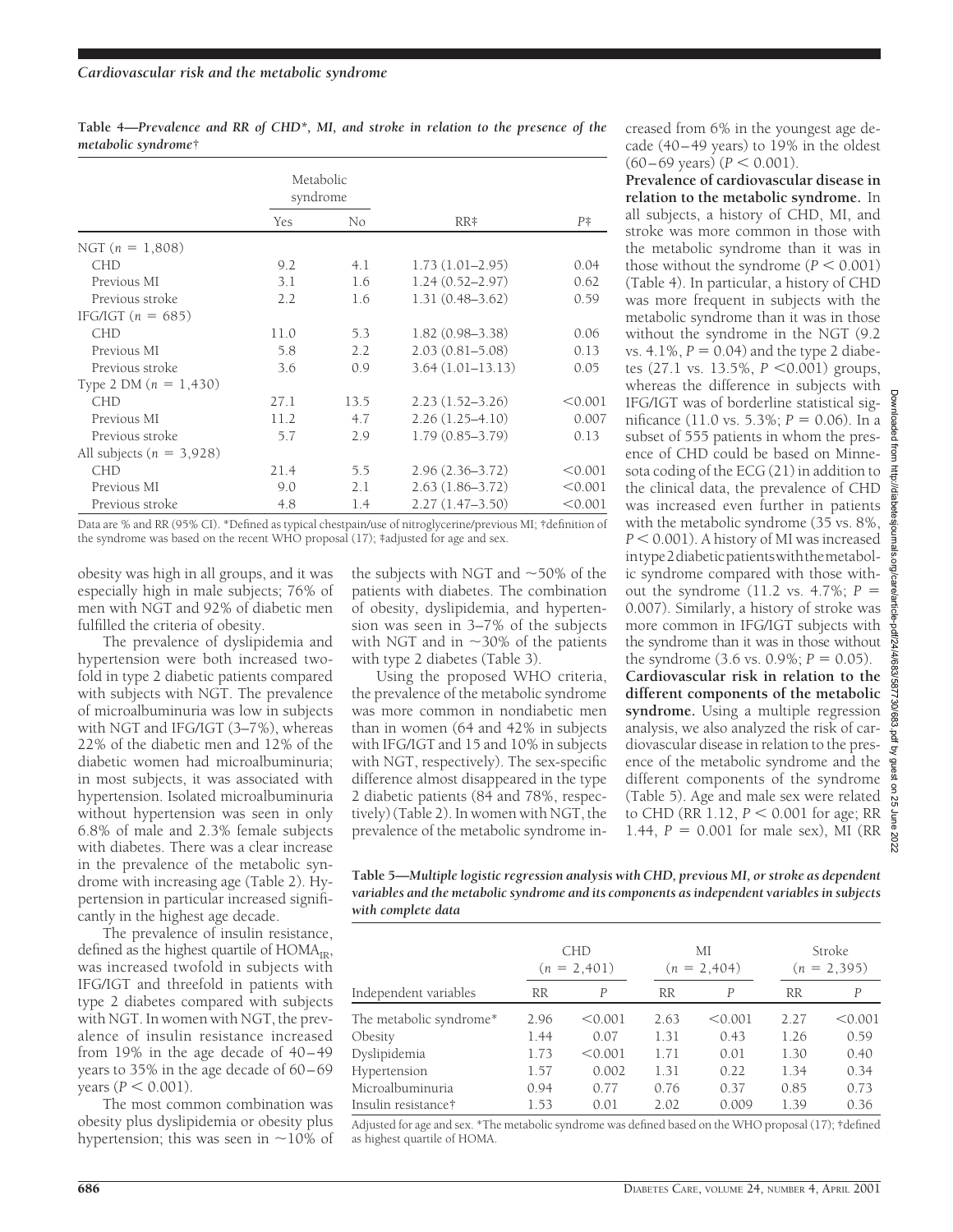**Table 6—***Multiple logistic regression anaysis with CHD as a dependent variable and the presence of the metabolic syndrome\* or its individual components as independent variables in* subjects with complete data  $(n = 2,401)$ 

|                         |           | NGT<br>IFG/IGT<br>$(n = 488)$<br>$(n = 1, 136)$ |           |      |           |         |  | Type 2 diabetes<br>$(n = 777)$ |
|-------------------------|-----------|-------------------------------------------------|-----------|------|-----------|---------|--|--------------------------------|
|                         | <b>RR</b> | P                                               | <b>RR</b> | P    | <b>RR</b> | P       |  |                                |
| The metabolic syndrome* | 1.73      | 0.04                                            | 1.82      | 0.06 | 2.23      | < 0.001 |  |                                |
| Obesity                 | 1.15      | 0.68                                            | 1.79      | 0.26 | 1.48      | 0.20    |  |                                |
| Dyslipidemia            | 1.68      | 0.13                                            | 1.34      | 0.41 | 1.84      | 0.001   |  |                                |
| Hypertension            | 2.33      | < 0.001                                         | 1.08      | 0.82 | 1.31      | 0.16    |  |                                |
| Microabluminuria        | 0.65      | 0.59                                            | 0.59      | 0.44 | 0.94      | 0.81    |  |                                |
| Insulin resistance†     | 1.13      | 0.71                                            | 2.18      | 0.06 | 0.76      | 0.34    |  |                                |

Adjusted for age and sex. \*The metabolic syndrome was defined based on the recent WHO proposal (17); †defined as the highest quartile of HOMA.

1.11,  $P < 0.001$ ; RR 3.18,  $P < 0.001$ ). and stroke (RR 1.09, *P* < 0.001; RR 1.76,  $P = 0.005$ ). Therefore, the data have been adjusted for age and sex. The presence of the syndrome was associated with an increased risk of CHD, MI, and stroke in all subjects (2.96, 2.63, and 2.27, respectively;  $P < 0.001$ ), and this risk was greater than the risk associated with any of the individual components. Dyslipidemia was associated with an increased risk for CHD ( $P < 0.001$ ), particularly among patients with type 2 diabetes (Table 6; RR 1.84;  $P = 0.001$ ). Hypertension was associated with increased risk for CHD, particularly in subjects with NGT (RR 2.33;  $P < 0.001$ ).

**Total and cardiovascular mortality in relation to the metabolic syndrome.** During the median follow-up of 6.9 years, 360 (10.0%) of the 3,606 patients had died, and of them, 209 (5.8%) died from cardiovascular disease. Compared with subjects without the metabolic syndrome, total mortality  $(18.0 \text{ vs. } 4.6\%, P < 0.001)$ and cardiovascular mortality (12.0 vs. 2.2%,  $P < 0.001$ ) were increased in subjects with the syndrome. In a multiple regression analysis (Table 7) with cardiovascular mortality as the dependent variable and age, male sex, LDL cholesterol, and current smoking as independent variables, the RR of the metabolic syndrome was  $1.81$  ( $P = 0.002$ ). When the metabolic syndrome was replaced by its components in the analysis, microalbuminuria was the strongest risk factor for cardiovascular death (RR 2.80,  $P < 0.001$ ). A multiple logistic regression analysis with microalbuminuria as dependent factor clearly showed that except for obesity, all other components of the metabolic syndrome, including insulin resistance, were associated with microalbuminuria (not shown).

**CONCLUSIONS** — In the current study, we applied the criteria for the metabolic syndrome recently proposed by a WHO workgroup (17) to subjects with normal, impaired, and diabetic glucose tolerance. The metabolic syndrome was present in  $\sim$ 10% of subjects with NGT,  $\sim$  50% of subjects with IFG/IGT, and  $\sim$ 80% of subjects with type 2 diabetes. It was more common in men than in women among subjects with NGT (15 vs. 10%) and IFG/IGT (64 vs. 42%), but not in patients with type 2 diabetes (84 vs. 78%). Importantly, the presence of the metabolic syndrome was associated with an increased risk for cardiovascular morbidity and mortality with an odds ratio of 3 for CHD and 1.8 for cardiovascular mortality. The CHD morbidity risk associated with the cluster of risk factors was greater than the risk associated with the individual components.

In previous studies, the prevalence of the metabolic syndrome has varied widely, primarily due to different definitions of the syndrome or selection of different subgroups (16). In a Finnish population-based study, a metabolic syndrome defined as clustering of dyslipidemia and insulin resistance (defined as abnormal glucose tolerance or fasting plasma insulin  $\geq$ 13 mU/l) was present in 17% of nondiabetic men and 8% of women (25). In the ARIC study population, a combination of hypertension (blood pressure  $>$ 140/90 mmHg and/or the use of antihypertensive treatment) and dyslipidemia (triglycerides  $>$ 2.26 mmol/l and/or HDL  $<$ 0.9 mmol/l in men and  $\leq 1.2$  in women) was observed in 10% of the subjects (26).

The prevalence of the metabolic syndrome and its components is strongly dependent on the definition of the different components of the syndrome. Obesity defined by a high WHR was clearly more common than obesity defined as BMI  $>$ 30 kg/m<sup>2</sup> (not shown in table). Using the proposed limits for WHR of 0.9 in men and 0.85 in women, 76% of men and 36% of women with NGT would be considered abdominally obese, whereas the corresponding figures using only a BMI of  $>$ 30 kg/m<sup>2</sup> would be 10 and 14%, respectively. A higher cutoff level for WHR (1.0 in male subjects and 0.9 in female subjects) would increase the RR of CHD associated with the syndrome in NGT subjects from 1.73 ( $P = 0.04$ ) to 2.36  $(P = 0.002)$ , but it would have little influence on the risk in subjects with IFG/ IGT and type 2 diabetes.

Because many of the components of the metabolic syndrome are associated with insulin resistance, it has been sug- $\frac{8}{6}$ gested that the syndrome should instead

**Table 7—***Multiple logistic regression analysis with cardiovascular mortality as a dependent variable and the metabolic syndrome\* or its components as independent variables*

|                         | All subjects<br>(209 deaths) | Diabetic patients<br>$(168$ deaths) |                     |         |
|-------------------------|------------------------------|-------------------------------------|---------------------|---------|
|                         | RR (95% CI)                  | P                                   | RR (95% CI)         | P       |
| The metabolic syndrome* | $1.81(1.24 - 2.65)$          | 0.002                               | $1.15(0.68 - 1.94)$ | 0.60    |
| Obesity                 | $1.10(0.63 - 1.96)$          | 0.76                                | $0.87(0.43 - 1.76)$ | 0.70    |
| Dyslipidemia            | $0.99(0.63 - 1.58)$          | 0.98                                | $0.93(0.54 - 1.61)$ | 0.80    |
| Hypertension            | $1.78(1.09 - 2.91)$          | 0.02                                | $1.43(0.76 - 2.68)$ | 0.27    |
| Microalbuminuria        | $2.80(1.62 - 4.83)$          | < 0.001                             | $3.17(1.70 - 5.91)$ | < 0.001 |
| Insulin resistance†     | $1.53(0.88 - 2.64)$          | 0.13                                | $1.44(0.56 - 3.71)$ | 0.45    |

Adjusted for age, sex, LDL cholesterol, and current smoking. \*The metabolic syndrome was defined based on the recent WHO proposal (17); †defined as highest quartile of  $HOMA<sub>IR</sub>$ .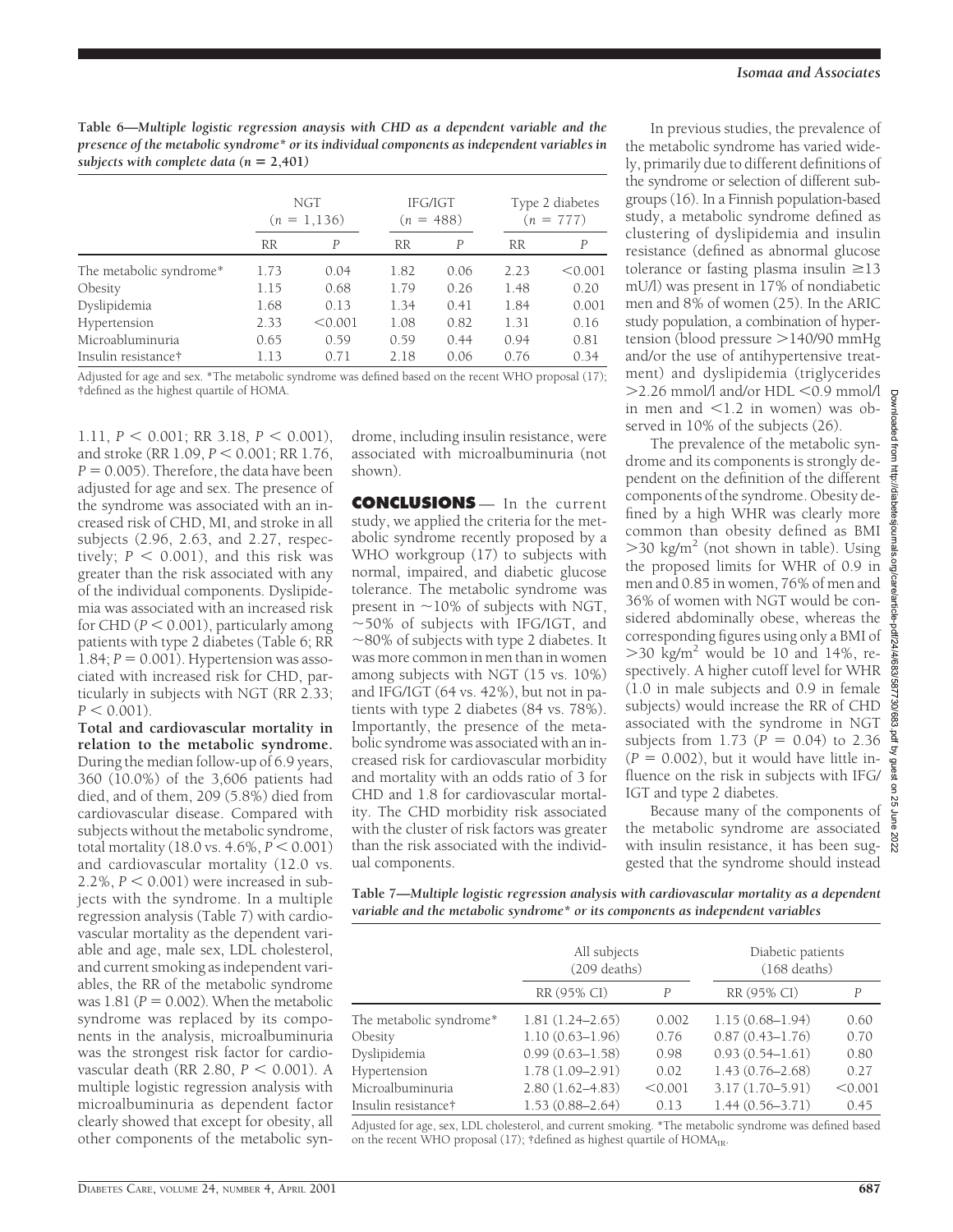be called the insulin resistance syndrome (14). In the Bruneck Study (15), the prevalence of insulin resistance (defined as top quintile of  $HOMA_{IR}$ ) was 66% in subjects with IGT and 84% in subjects with type 2 diabetes. The corresponding figure in the current study, using the top quartile of  $HOMA_{IR}$ , would be very similar (59% in IFG/IGT and 88% in type 2 diabetic patients). In a recent Finnish study, clustering of a high BMI, high triglycerides, low HDL cholesterol, and endogenous hyperinsulinemia predicted cardiovascular mortality in patients with type 2 diabetes (27).

Why is insulin resistance not then included as a component of the syndrome also in subjects with IFG/IGT and diabetes in the WHO proposal? There are several explanations for this. Because insulin resistance defined as the top quartile of HOMA is seen in  $\sim$ 90% of patients with type 2 diabetes, the prevalence of the metabolic syndrome would not change much if insulin resistance was included as a component in this group (from 84 to 73% and from 78 to 71% in male and female subjects, respectively). Secondly, much of the insulin resistance in type 2 diabetes may be secondary to elevated glucose (28) and free fatty acid levels (29–30), and it is not known whether the cardiovascular risk associated with secondary insulin resistance is the same as that associated with insulin resistance in the prediabetic state. Finally, probably the most important argument against including insulin resistance as a component of the syndrome in patients with type 2 diabetes is that it is very difficult to quantitate insulin resistance in a hyperglycemic subject.

The clinical importance of the metabolic syndrome is related to its putative impact on cardiovascular morbidity and mortality; in the present study, the prevalence of CHD, MI, and stroke were approximately threefold higher in subjects with the metabolic syndrome than it was in those without the syndrome. The following question arises: Do we need to call the clustering of risk factors a syndrome or should we only list the individual risk factors? The combination of obesity and hypertension or dyslipidemia was the most common risk factor combination in subjects with IFG/IGT and diabetes. However, given the high frequency of obesity in this population, it had little influence of the RR of CHD in subjects with NGT, IFG/IGT, and diabetes (1.15, 1.79, and 1.48, respectively). The combination

of hypertension and dyslipidemia was the second most common risk factor combination in subjects with NGT (8 and 5% in male and female subjects, respectively), IFG/IGT (16 and 14%), and diabetes (31 and 36%), and thereby it had the greatest influence on the CHD risk associated with the syndrome. Whereas hypertension was strongly associated with CHD in the NGT group (RR 2.33;  $P < 0.001$ ), dyslipidemia was strongly predictive of CHD in the patients with type 2 diabetes (RR  $1.84$ ;  $P =$ 0.001). Interestingly, in subjects with IFG/IGT, insulin resistance conferred the greatest risk of CHD (RR  $2.18$ ;  $P = 0.06$ ). The criteria for dyslipidemia were more dependent on the presence of hypertriglyceridemia than of low HDL-cholesterol; this could present a problem in patients with type 2 diabetes, in whom elevated triglyceride levels may be secondary to hyperglycemia (31).

The inclusion of microalbuminuria as part of the metabolic syndrome has been questioned (14) because of its rarity and lack of association with insulin resistance in some studies (32–33). Despite this, microalbuminuria has been a strong predictor of cardiovascular morbidity and mortality in several studies (34–37), and in the current study, it was associated with a markedly increased risk of cardiovascular death (RR 2.80;  $P < 0.001$ ). In the current study, a multiple logistic regression analysis with microalbuminuria as a dependent factor clearly showed that except for obesity, all other components of the syndrome, including insulin resistance, were associated with microalbuminuria (not shown in table). Microalbuminuria has also been related to increased transcapillary albumin leakage (38), suggesting that microalbuminuria represents a surrogate measure of endothelial dysfunction. Whether insulin resistance is involved in the pathogenesis of microalbuminuria may be less important than the fact that microalbuminuria indicates an advanced stage of cardiovascular disease and is thereby associated with high cardiovascular mortality.

We acknowledge some of the limitations of this study. The use of a nurseadministered questionnaire to assess the presence of cardiovascular disease obviously underestimates the true prevalence of cardiovascular events by only taking into account MIs and strokes requiring hospitalization. However, because the patients had been treated in the local hospitals, we also had access to their hospital records. The diagnosis of CHD was based on a history of typical chest pain or the use of nitroglycerine or a history of previous MI. In a subset of patients, we used ECG analysis in addition to the clinical data for the diagnosis of CHD. As expected, the prevalence of coronary heart disease increased in this subset, especially in subjects who fulfilled the criteria for the metabolic syndrome (35 vs. 8%), yielding a RR of 3.97 ( $P < 0.001$ , adjusted for age and sex) for the metabolic syndrome. It is also possible that treatment of hypertension and dyslipidemia could have influenced the results. The latter is unlikely because only  $\sim$ 1% of the patients received lipid-lowering treatment. Antihypertensive therapy varied from 15.5% in the NGT patients to 21.9% in the IFG/IGT group and 46.3% in the type 2 diabetic patients, with an even distribution of different treatment modalities (diuretics 28%, b-blockers 42%, calcium antagonists 21%, ACE inhibitors 29%). Finally, the number of deaths was relatively small, providing insufficient power to define the risk of total and cardiovascular death in the subgroups; therefore, the data regarding mortality should only be considered suggestive.

/4/683/587730/683.pdf by guest on In conclusion, the clustering of cardiovascular risk factors called the metabolic syndrome (or, probably better, the dysmetabolic syndrome), based on the WHO definition, is seen in  $\sim$ 10% of subjects with NGT,  $\sim$  50% of subjects with IFG/IGT, and  $\sim$ 80% of subjects with type 2 diabetes. It confers an increased risk of cardiovascular morbidity and mortality,  $\frac{5}{8}$ and its identification may thus be important in the risk assessment and treatment of the patients.

Downloaded from http://diabetesjournals.org/care/article-pdf/24/4/683/587730/683.pdf by guest on 25 June 2022

June 2022

rticle-pdf/2<sup>2</sup>

slournals.org/care/a

**Acknowledgments**— This study was supported by grants from the Sigrid Juselius Foundation, the Academy of Finland, the Swedish Medical Research Council, the EEC (Paradigm), the Juvenile Diabetes– Wallenberg Foundations, the Finnish and Swedish Diabetes Research Foundations, the Finnish Medical Society, and the Novo Nordisk Foundation.

We are grateful to all the participants in the Botnia study and for the skillful technical support of the Botnia Research Group.

#### **References**

1. Reaven GM: Role of insulin resistance in human disease. *Diabetes* 37:1595–1607, 1988